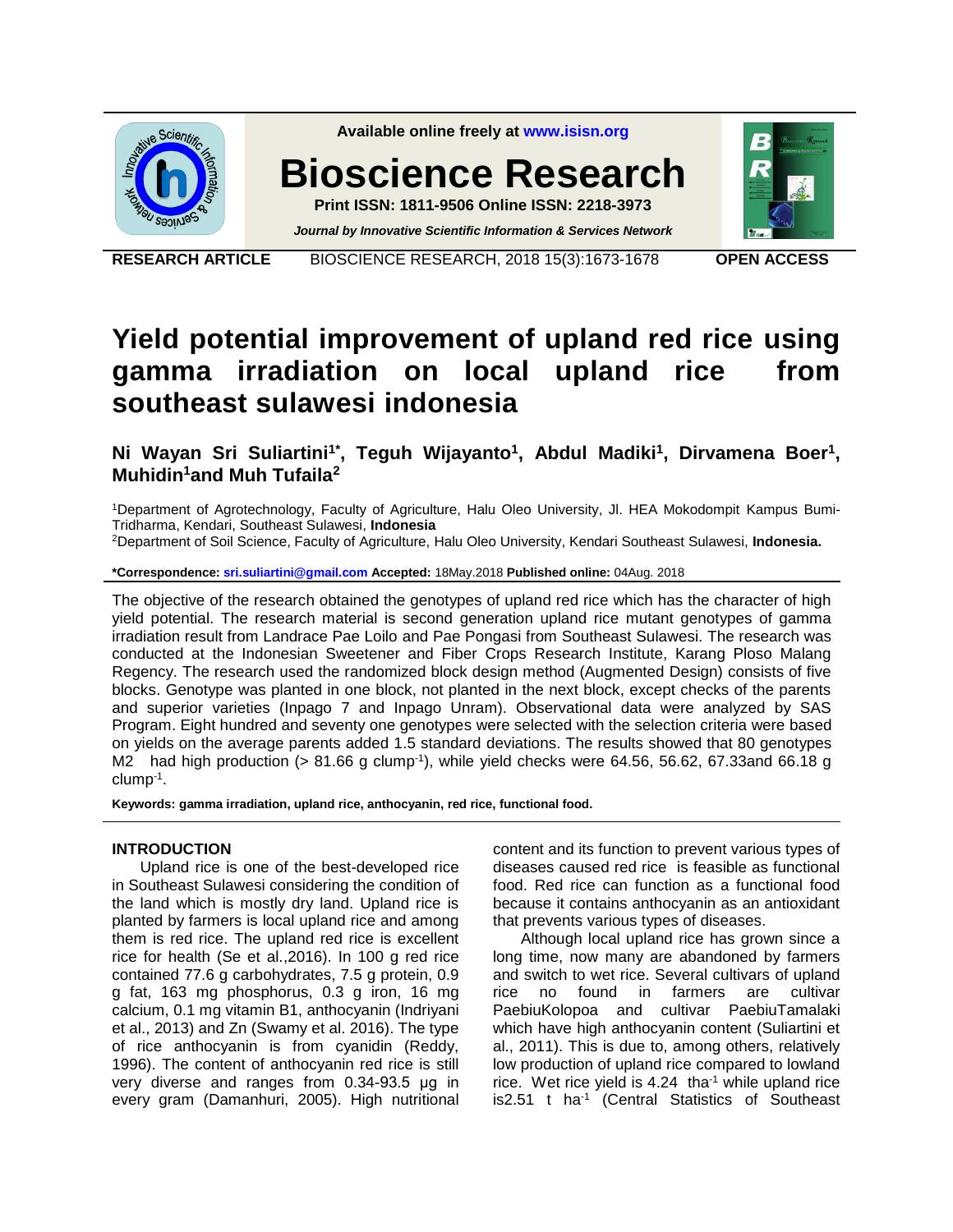Sulawesi, 2017).

Many efforts have been done to increase upland rice production (Kadidaa et al., 2017; Sutariati et al., 2017, 2018a, 2018b) and decrease level rice consumption while promoting local food (Muhidin et al., 2016) to reach fulfillment rice needs (Muhidin et al., 2013, 2018; Syaiful et al., 2013). One of them is through the breeding mutation (Suliartini et al., 2015; 2018) to increase upland rice production.

Mutation could increase genetic diversity that is very important in a breeding program. The population of upland rice that has a low genetic diversity in the character of production, genetic diversity needs to be improved. Genetic diversity can be increased through the introduction, crosses, and mutations. Mutations aim to provide basic populations with high genetic diversity (Wei et al., 2013) as a material of selection or crosses. Based on the mutation material, mutations are grouped into two: physical mutagen and chemical mutagen. Physical mutation is often performed in Indonesia is gamma irradiation. An individual from mutation is called mutant. Mutants are selected several generations to obtain the desired character by breeders. The pedigree selection is the main breeding method used to improve rice (Poli et al., 2013; Khan et al., 2015).

The mutation breeding is directed at increasing the production of local cultivars. Mutation induction has potential to increase upland rice production (Sobrizal, 2016). Also mutation breeding can be used to enhance the desired character of the crossed line. Sobrizal (2008) stated that increases the benefits of crossbreeding lines that have too high stems and late matured through mutation.

The research material was a secondgeneration mutant that is re-selected for high yield character. This mutant is the result of the firstgeneration selection for high production characters and harvest age. Selection for several generations is expected to obtain mutants with stable high production character.

# **MATERIALS AND METHODS**

The research materials are the second generation of upland rice, PaeLoilo cultivar, PaePongasi cultivar. Inpago 7 and InpagoUnram used as control cultivar. The research design used Augmented Design which is divided into six blocks. The number of mutant genotypes planted was 171 genotypes. Genotypes that already exist in one block, not repeated in the next block except check test. Each genotype was planted as many as 50 plants. Observations were done to several parameters such as plant high, the number of productive tillers, the length of panicle, harvest age, the number of empty grains, the number of full grain, the weight of 1000 grains, and grain number per panicle. Observational data were analyzed by SAS Program. Eight hundred and seventy-one genotypes were selected with the selection criteria were based on yields on the average parents added 1.5 standard deviation (> X+1.5 SD).

## **RESULTSAND DISCUSSION**

A total of 871 genotypes were observed in various character results and supporting results. The genotypes were analyzed and selected initially based on the average of the elderly plus 1.5 standard deviations. Mutant genotypes having yields above 90 g of clump-1 were selected to obtain potentially high-yield genotypes. Of the 30 selected mutant genotypes, the three genotypes SSJ21.185-35, SSJ21.72-11 and SSJ31.104-40 showed the highest production between 116.61 - 126.63 g clumps-1 (Table 1). This production is higher than the genotypes of the two elders (PaePongasi and PaeLoilo) and the two comparators (Inpago 7 and InpagoUnram).

The low yieldupland rice, especially in South eastSulawesi causes the fulfillment of food depends on wet rice. The development of upland rice is a key strategy in meeting the needs of rice in Southeast Sulawesi. The main purpose of plant breeding programs is to increase production including rice (Khan et al.,(2015). Rice line with higher yield potential is crucial to meet the needs of food in the world, including southeast Sulawesi. In addition, rice with high yield potential is important for reducing other external inputs that have an environmental impact, gaining a higher chance of getting the largest harvesting potential (Huang et al., 2017) and reducing forest land clearing for upland rice cultivation and utilization the land remaining due to industrialization and urbanization (Zhang et al., 2017).The results of previous generations (Mutant 2) obtained ten genotypes that have high production potential and a shorter harvest than their parents (Suliartini et al., 2016). The genotypes were further tested, numbered and coded into 817 re-selected genotypes to obtain more stable genotypes.The eight hundred and sixty seven genotypes were selected based on the average production of elder plus 1.5 standard deviations. Based on these values are selected eighty genotypes of both PaeLoilo and PaePongasioffspring.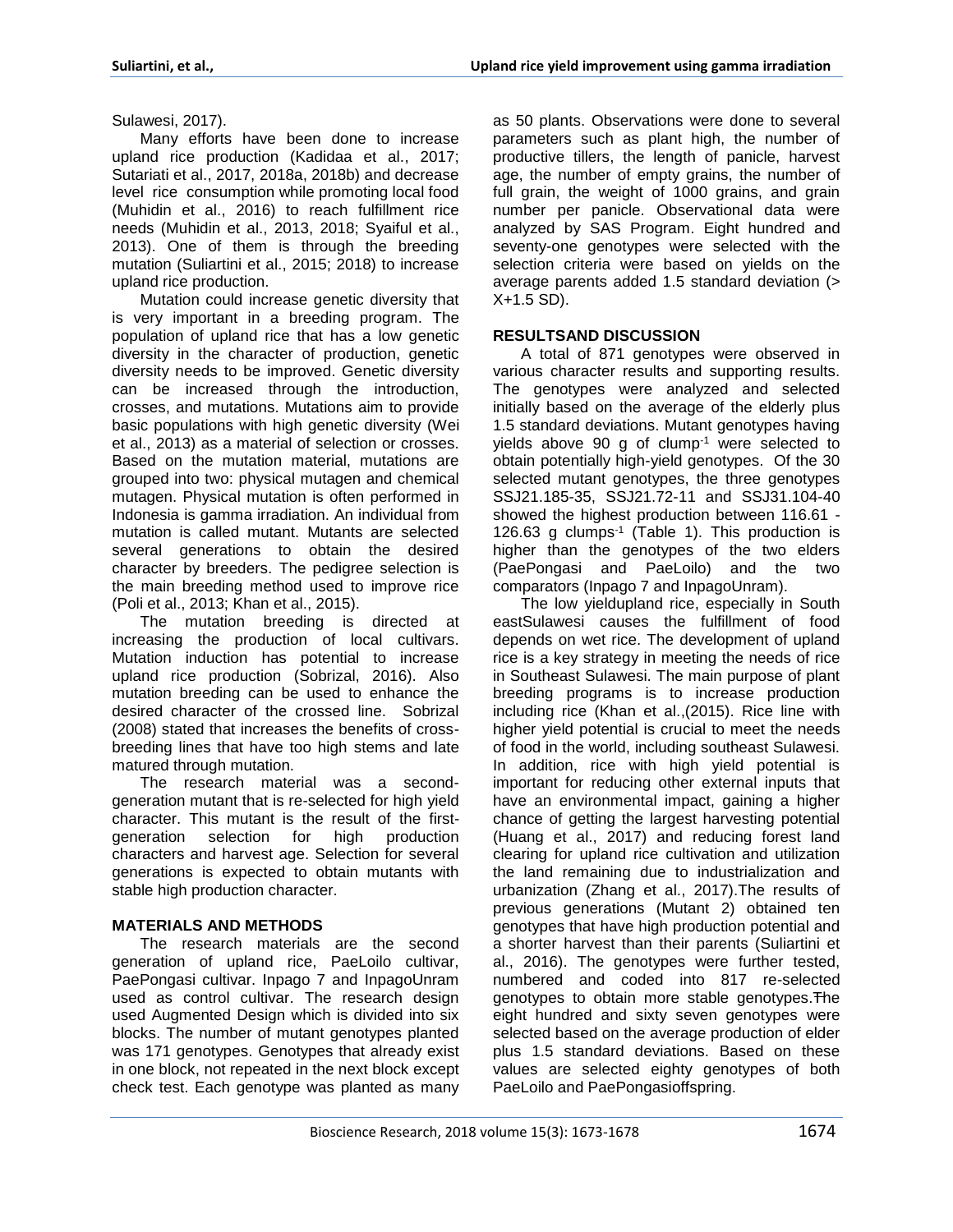| No.             | Genotype       | Yield<br>$(g \text{ clump}^{-1})$                                                                                                                                                     | Group<br>Letter | HarvestAge<br>(day) | <b>PlantHeight</b><br>(c <sub>m</sub> ) | Number of<br><b>Tiller</b><br>(tiller clump <sup>-1</sup> ) | Grain<br><b>Number</b> | Long<br>Panicle<br>(c <sub>m</sub> ) | Weight of 100<br>grain (g) |
|-----------------|----------------|---------------------------------------------------------------------------------------------------------------------------------------------------------------------------------------|-----------------|---------------------|-----------------------------------------|-------------------------------------------------------------|------------------------|--------------------------------------|----------------------------|
| 1               | SSJ21.185-35   | 126.63                                                                                                                                                                                | A               | 134                 | 190.00                                  | 26                                                          | 275                    | 28.87                                | 2.71                       |
| $\mathbf{2}$    | SSJ21.72-11    | 123.58                                                                                                                                                                                | Ab              | 124                 | 187.00                                  | 28                                                          | 236                    | 30.70                                | 2.96                       |
| 3               | SSJ31.104-40   | 116.61                                                                                                                                                                                | Abc             | 133                 | 178.50                                  | 29                                                          | 140                    | 26.23                                | 3.70                       |
| 4               | SSJ21.185-1    | 115.23                                                                                                                                                                                | <b>Bcd</b>      | 134                 | 160.00                                  | 34                                                          | 165                    | 25.17                                | 2.91                       |
| 5               | SSJ31.6-8      | 111.90                                                                                                                                                                                | Cde             | 135                 | 195.20                                  | $\overline{29}$                                             | 161                    | 25.93                                | 3.55                       |
| 6               | SSJ21.86-10    | 111.37                                                                                                                                                                                | c-f             | 148                 | 192.60                                  | 23                                                          | 259                    | 28.07                                | 2.88                       |
| 7               | SSJ21.81-10    | 111.01                                                                                                                                                                                | c-f             | 137                 | 198.30                                  | 23                                                          | 258                    | 28.03                                | 2.86                       |
| 8               | SSJ31.6-12     | 110.61                                                                                                                                                                                | c-h             | 135                 | 180.00                                  | 30                                                          | 162                    | 30.30                                | 4.84                       |
| 9               | SSJ31.104-6    | 109.83                                                                                                                                                                                | c-j             | 133                 | 185.20                                  | 30                                                          | 137                    | 27.70                                | 3.81                       |
| $\overline{10}$ | SSJ33.203-35   | 109.49                                                                                                                                                                                | c-i             | 142                 | 146.30                                  | 27                                                          | 160                    | 25.17                                | 4.09                       |
| $\overline{11}$ | SSJ31.6-25     | 107.77                                                                                                                                                                                | c-k             | 135                 | 183.20                                  | $\overline{24}$                                             | 211                    | 27.20                                | 3.78                       |
| $\overline{12}$ | SSJ31.6-10     | 106.73                                                                                                                                                                                | $c-m$           | 135                 | 190.40                                  | 24                                                          | 192                    | 29.83                                | 4.01                       |
| 13              | SSJ31.104-4    | 106.68                                                                                                                                                                                | c-n             | 133                 | 180.90                                  | 26                                                          | 165                    | 26.50                                | 3.73                       |
| 14              | SSJ21.239-3    | 105.56                                                                                                                                                                                | d-p             | 137                 | 171.20                                  | $\overline{25}$                                             | 253                    | 27.90                                | 3.18                       |
| 15              | SSJ31.6-20     | 105.41                                                                                                                                                                                | c-q             | 135                 | 183.00                                  | 30                                                          | 154                    | 26.43                                | 3.91                       |
| 16              | SSJ31.162-29   | 103.59                                                                                                                                                                                | e-r             | 139                 | 155.40                                  | 19                                                          | 158                    | 27.20                                | 3.62                       |
| 17              | SSJ21.72-5     | 103.58                                                                                                                                                                                | e-s             | 130                 | 182.00                                  | 27                                                          | 156                    | 27.63                                | 2.78                       |
| 18              | SSJ31.104-36   | 102.60                                                                                                                                                                                | e-t             | 133                 | 183.40                                  | 20                                                          | 149                    | 29.03                                | 3.81                       |
| 19              | SSJ31.102-4    | 101.08                                                                                                                                                                                | $f-v$           | 134                 | 176.10                                  | 23                                                          | 186                    | 27.10                                | 3.61                       |
| 20              | SSJ31.104-33   | 101.04                                                                                                                                                                                | e-w             | 133                 | 180.50                                  | 21                                                          | 184                    | 27.93                                | 3.63                       |
| 21              | SSJ31.104-8    | 100.24                                                                                                                                                                                | f-x             | 133                 | 180.50                                  | 24                                                          | 145                    | 26.77                                | 4,00                       |
| 22              | SSJ31.102-45   | 100.19                                                                                                                                                                                | f-x             | 134                 | 160.90                                  | 22                                                          | 192                    | 27.73                                | 3.72                       |
| 23              | SSJ21.81-9     | 99.28                                                                                                                                                                                 | $q-z$           | 137                 | 191.50                                  | 22                                                          | 271                    | 31.17                                | 2.93                       |
| 24              | SSJ31.104-35   | 99.26                                                                                                                                                                                 | h-z-a1          | 133                 | 170.90                                  | 22                                                          | 193                    | 27.50                                | 3.78                       |
| 25              | SSJ21.72-31    | 98.68                                                                                                                                                                                 | i-z-a1b2        | 130                 | 173.00                                  | 34                                                          | 120                    | 28.87                                | 3.17                       |
| 26              | SSJ33.203-33   | 98.45                                                                                                                                                                                 | j-y-a1c1        | 142                 | 170.80                                  | 28                                                          | 133                    | 24.10                                | 3.68                       |
| 27              | SSJ21.72-6     | 97.87                                                                                                                                                                                 | k-z-a1b1        | 130                 | 181.30                                  | 33                                                          | 173                    | 27.20                                | 2.57                       |
| 28              | SSJ21.86-8     | 97.82                                                                                                                                                                                 | $k-z-a1b1c1$    | 148                 | 195.30                                  | 20                                                          | 278                    | 27.10                                | 2.82                       |
| 29              | SSJ21.167-21   | 97.26                                                                                                                                                                                 | k-z-a1b1c1      | 132                 | 187.60                                  | 12                                                          | 206                    | 27.80                                | 3.04                       |
| 30              | SSJ31.6-2      | 97.14                                                                                                                                                                                 | $I-z-a1b1c1$    | 135                 | 168.30                                  | 26                                                          | 125                    | 25.87                                | 3.70                       |
| 31              | <b>Control</b> | Production of PaePongasi 65.15 g clump <sup>-1</sup> ; Pae Loilo 54.93 g clump <sup>-1</sup> ; Inpago-7 67.62 g clump <sup>-1</sup> and Inpago Unram<br>74.18 g clump <sup>-1</sup> ; |                 |                     |                                         |                                                             |                        |                                      |                            |

## Tabel 1. Production of upland rice mutans and yield support character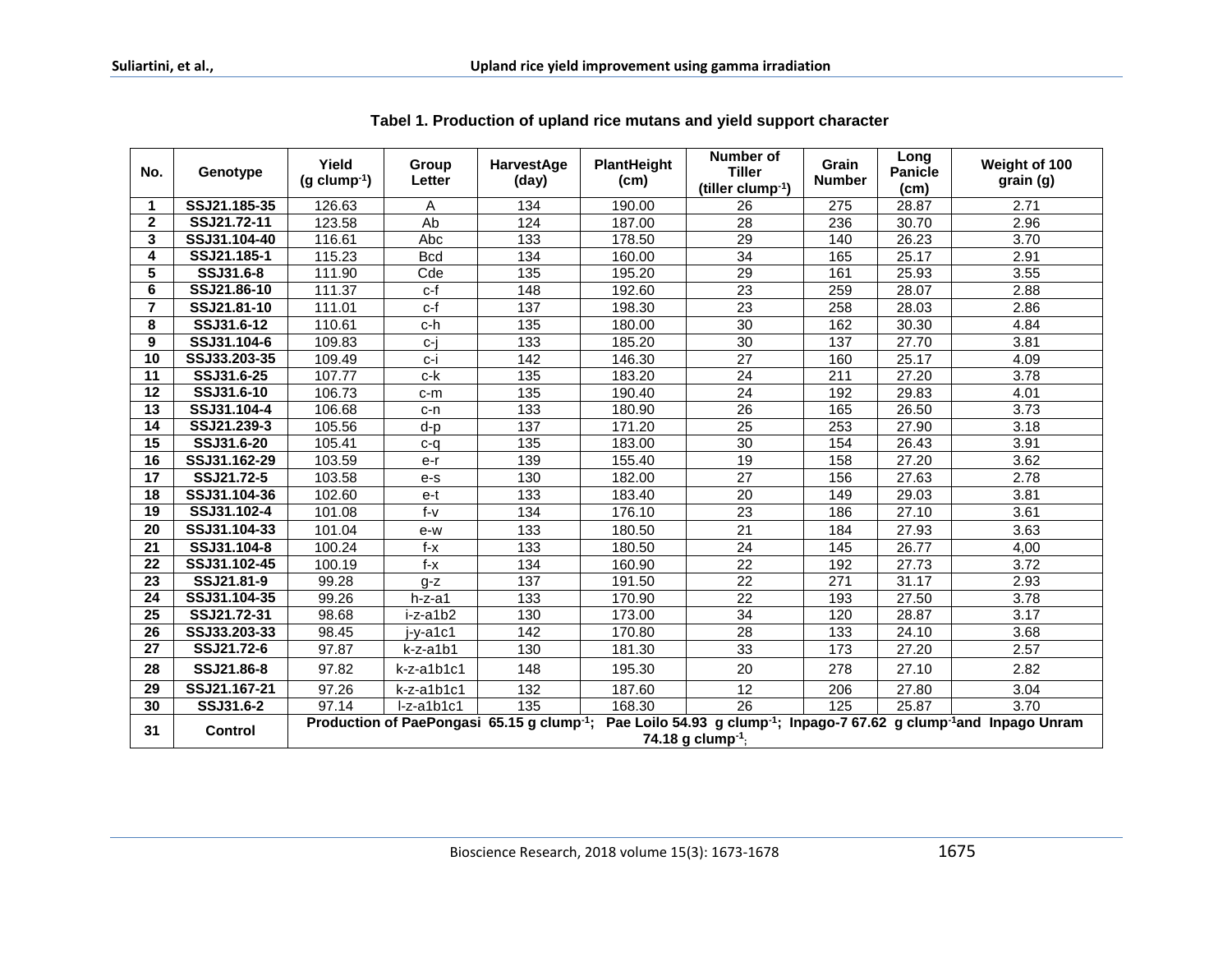Production of upland rice mutant was 92.075- 126.629 g clump-1 . That production was much higher than two parents that of only 54.935 g clump-1and 65.195 g clump-1 .The yield is higher than the yield of upland rice from crosses obtained by Sadimantara et al., (2016) is 35.92 - 61.61g clump-1 . It is also higher than the selection of some drought-resistant upland accession in Merangin District Jambi of 2.06 t ha<sup>-1</sup> (Edi et al., 2015)

The high yield was obtained genotype SSJ21.185-35,SSJ21.72-11, and SSJ31.104-40. High yield of genotype SSJ21.185-35 and SSJ21.72-11 were supported by some supporting factors of production that is much of full grain and panicle length, while genotype SSJ31.104-40 was supported by the weight of 100 grains.All three genotypes are supported by a high number of productive tillers between 26-29 tillers. The same result obtained Edi et al.,(2015),upland rice accession from Tunggung supported by component result better than another accession, number of tiller productive (8.3 stems per clump) and panicle long (28 cm), the percentage of full grain (70.93%). Manurung and Ismunadji (1988) states that the yield of a crop is determined by the components of the crop, that the character of the components of one product to another has a close relationship, where the imbalance between the yield components will greatly affect the potential yield is obtained.

The best genotypes have a low number of empty grains between 6-11 grains per panicle.The percentage of low full rice indicates the inability of plants to fill the grain, empty grain causes low yield. Genetic or environmental factors are the cause of this (Horrie et al., 2006).

The acceptance of a superior variety (adoption of a superior variety by a farmer) is not always subject to yield. Some characters become the consideration of farmer preference to newly released superior varieties, such as harvest age, plant height and weight of 1000 grains. Hairmansis et al., (2015) showed that some rice lines have high preference values based on harvest age and plant height.

Grains weight is an important character in rice plant breeding programs, as one of the factors that determine the outcomes. According to Segami et al., (2016), seed size is determined by genes that control cell division and cell clearance. The results showed that 50 selected genotypes weighed of 100 grains between 2.57 - 4.84 g.The grains weight in this study is higher than that obtained by Ediet al., (2015) that is in the range of 20.4 to 24.4 g.

Higher plants tend to be a late harvest; lateharvest age leads to the process of filling the seeds longer so that the photosynthate that fills the grain becomes higher. It will affect the high yield.The result of Rohaeni and Permadi (2012), show that there is a close correlation between plant height and number of pithy rice with yield.The results showed that M2 genotype had plant height that ranged from 146.30-198.30 cm.These genotypes include high crops because they have a height above 125 cm (IRRI, 2002). The plant height of the three best genotypes is 178.50-190.00 cm.

#### **CONCLUSION**

There are three genotypes that can be developed further as a candidate of high yield lines consist of SSJ21.185-35, SSJ21.72-11 and SSJ31.104-40

## **CONFLICT OF INTEREST**

The authors declared that present study was performed in absence of any conflict of interest.

#### **ACKNOWLEGEMENT**

The authors would like to thank the ministry of Research, Technology and Higher Education Republic Indonesia for providing research grant under the scheme of PSNI; and Mr. Kerisna Pande

#### **AUTHOR CONTRIBUTIONS**

NWSS designed and performleed the experiments and also wrote the manuscript. TW, AM, DB and MT performed plant treatments, field experiment and data analysis. MHD reviewed the manuscript. All authors read and approved the final version.

#### **Copyrights: © 2017 @ author (s).**

This is an open access article distributed under the terms of the **Creative Commons Attribution License (CC BY 4.0)**, which permits unrestricted use, distribution, and reproduction in any medium, provided the original author(s) and source are credited and that the original publication in this journal is cited, in accordance with accepted academic practice. No use, distribution or reproduction is permitted which does not comply with these terms.

# **REFERENCES**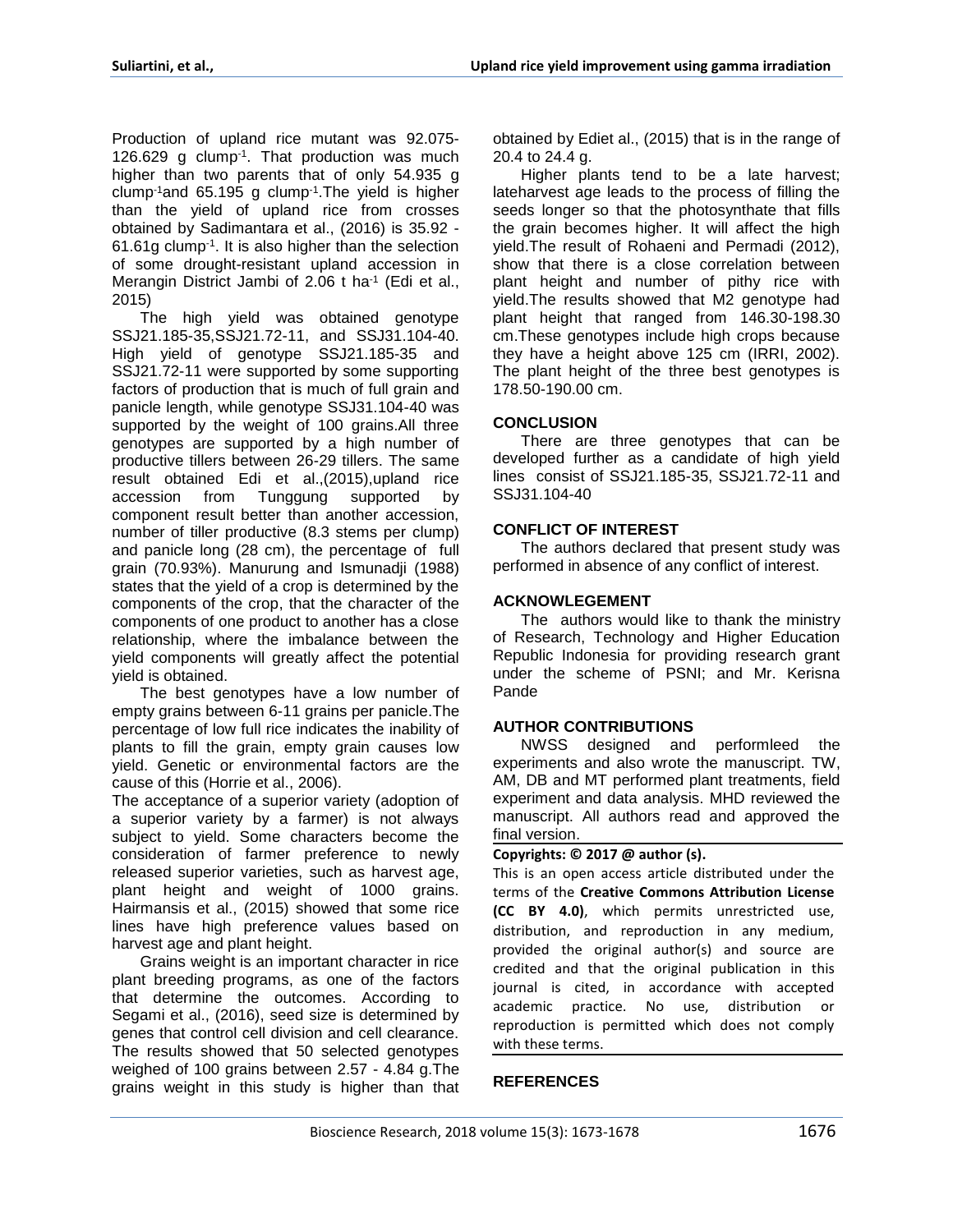- Central Statistics of Southeast Sulawesi, 2017.Southeast Sulawesi in Figure.Central Biro Statistic, Southeast Sulawesi.Kendar
- Damanhuri, 2005. DamanhuriPewarisan antosianin dan tanggap klon tanaman ubijalar (*Ipomea batatas* (L.) Lamb) terhadap lingkungan tumbuh. Disertasi Program Studi Ilmu Pertanian Program Pascasarjana Universitas Brawijaya. pp. 106.
- EdiS, Mildaerizanti, Nofriati D, 2015. The Study Of Growth and Result Potential The Tolerant Drought Of Local Varieties Upland Rice*.*  Prosiding Seminar Nasional Lahan Suboptimal 2015, Palembang 8-9 Oktober 2015 ISBN: 979-587-580-9
- Hairmansis A, Supartopo, Suwarno, 2015. Participatory varietal selection elites upland rice at farmer's field. Ilmu Pertanian 18 (2):61-68
- HuangM, Jiang P, Shan S, Gao W, Ma G, Zou Y, Uphoff N, Yuan L, 2017. Higher yields of hybrid rice do not depend on nitrogen fertilization under moderate to high soil fertility conditions. Rice 10:43
- HorrieT, Homma K, Yoshida H, 2006. Physiological and morfological traits assosiated with high yield potential in rice. Abstracts, Second International rice congress. International rice research conference. P. 12-13.
- Indriyani F, Nurhidajah, Agus S, 2013. Physical, chemical and organoleptic characteristics of brown rice flour based on the variation of drying time. J. pangan dan gizi 4(8): 27-34
- IRRI, 2002. Standard Evaluation System for Rice. International Rice Risearch Institute. pp 56.
- Manurung So, So, Ismunadji, 1988.Morfologidanfisiologipadi.PadiBuku 1. BadanPenelitiandanPengembanganPertania n.PusatPenelitiandanPengembanganTanam anPangan. Bogor.
- Kadidaa B, Sadimantara GR, Suaib, Safuan LO, Muhidin, 2017. Genetic diversity of local upland rice (*Oryzasativa* L) genotypes based on agronomic traits and yield potential in marginal land of North Buton Indonesia. Asian Journal of Crop Science 9(4):109-117.
- KhanMH, Dar ZA, Dar SA, 2015. Breeding strategies for improving rice yield—A review. Agricultural Sciences 6:467-478.
- Muhidin, Jusoff K, Syam'un E, Musa Y, Kaimuddin, Meisanti, Sadimantara GR, Baka LR, 2013. The development of upland red rice under shade trees. World Applied Sciences Journal 24(1):23-30.
- Muhidin, Leomo S, Alam S, Wijayanto T, 2016. Comparative studies on different agroecosystem base on soil physicochemical properties to development of sago palm on dryland. International Journal of ChemTech Research 9 (8): 511-518.
- Muhidin, Syam'un E, Kaimuddin, Musa Y, Sadimantara GR, Usman, Leomo S, Rakian TC. 2018. The effect of shade on chlorophyll and anthocyanin content of upland red rice. IOP Conf. Ser.: Earth Environ. Sci. 122 012030.
- PoliY, Basava RK, Panigrahy M, Vinukonda VP, Dokula NR, Volet SR, Desiraju S, Neelamraju S, 2013. Characterization of a Nagina22 rice mutant for heat tolerance and mapping of yield traits. Rice 6:36
- Reddy AR, 1996. *Genetic and molecular analysis of anthocyanin pigmentation pathhway in rice* Proceedings of the third international rice genetics symposium. 16-20 Oct 1995. IRRI. Manila.Phillipines. p 16-20
- Rohaeni WR, Permadi K, 2012. Pathway analysis of certain characters for rice yield character on agrisimbaaplication. Agrotrpop, 2(2):185- 190.
- Sadimantara GR, Muhidin, Ginting S and Suliartini NWS 2016 The Potential Yield of Some Superior Breeding Lines of Upland Rice of Southeast Sulawesi Indonesia. *Biosciences Biotechnology Research Asia***13(4)** 1867-70
- Sadimantara GR, Kadidaa B, Suaib, Safuan LO, Muhidin. 2018. Growth performance and yield stability of selected local upland rice genotypes in Buton Utara of Southeast Sulawesi. IOP Conf. Ser.: Earth Environ. Sci. 122 012094
- Se CH, Chuah K, Mishra A,Wickneswari R, Karupaiah T. 2016. Evaluating crossbred red rice variants for postprandial glucometabolic responses: A comparison with commercial varieties. Nutrients 8(308):1-16
- SegamiS, Yamamoto T, Oki K, Noda T, Kanamori H, Sasaki H, Mori S, Ashikari M, H. Kitano H, Y. Katayose, Y. Iwasaki and K. Miura 2016. Detection of Novel QTLs Regulating Grain Size in Extra-Large Grain Rice (*Oryza sativa* L.) Lines. Rice 9:34
- Sobrizal, 2016. Potential of Mutation Breeding in Improving Indonesian Local Rice Varieties. A Scientific Journal for The Applications of Isotopes and Radiation 12:23-35.
- Sobrizal, 2008. mutation breeding for enhancement of the benefit of selected lines